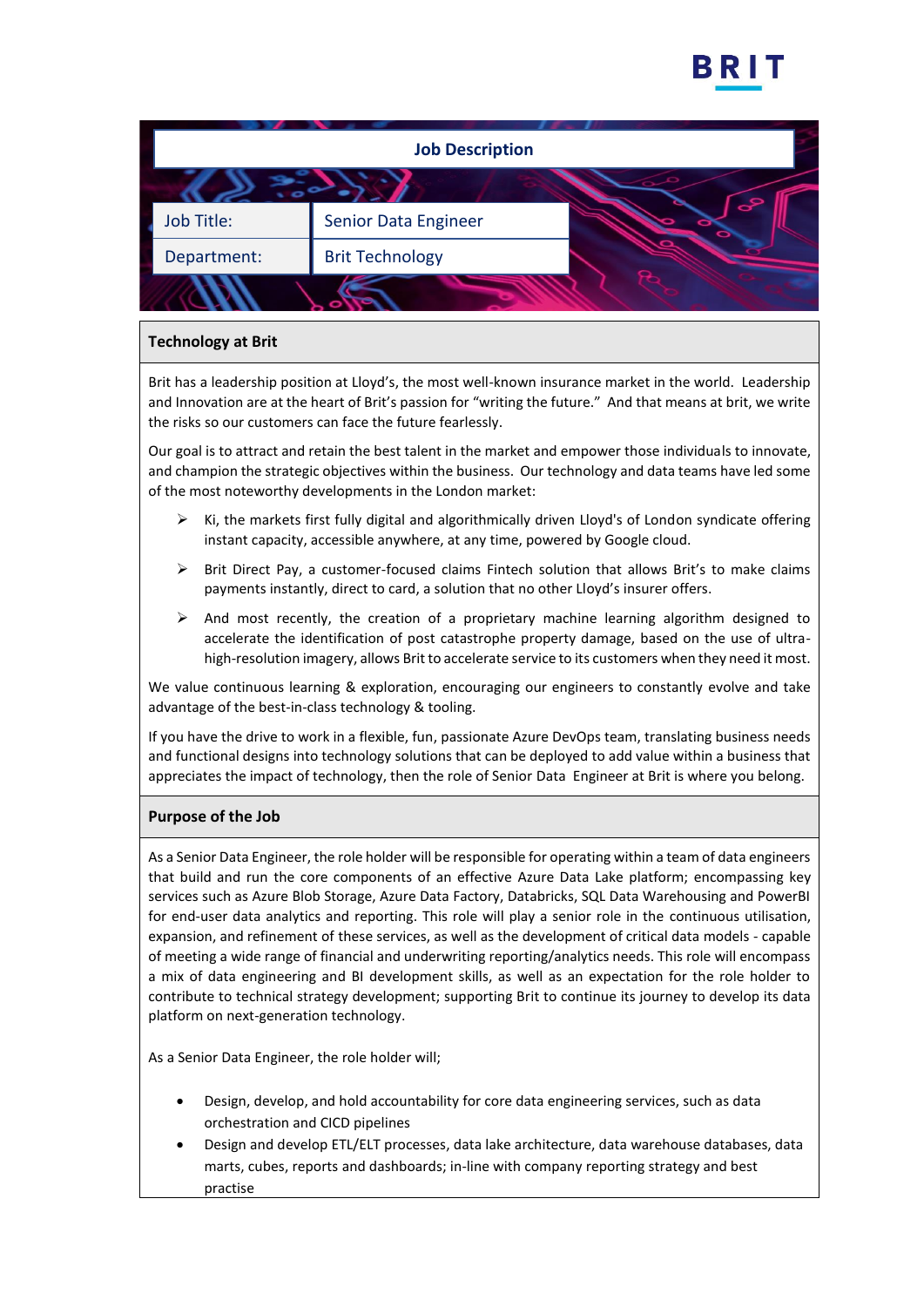

| Design and develop models and databases both relational and dimensional to support reporting<br>$\bullet$<br>requirements.<br>Create reporting solutions in line with standards, architectural principles and practices<br>$\bullet$<br>Assess change impact assessment on live systems and processes<br>$\bullet$<br>Work in an agile, proactive manner; delivering high quality solutions in agreed timescales<br>$\bullet$<br>Mentor and support junior data engineers/developers in the team                                                                                                                                                                                                                                                                                                                                                                                                                                                                                                                                                                                                                                                                                                                                                                                                                                     |  |
|--------------------------------------------------------------------------------------------------------------------------------------------------------------------------------------------------------------------------------------------------------------------------------------------------------------------------------------------------------------------------------------------------------------------------------------------------------------------------------------------------------------------------------------------------------------------------------------------------------------------------------------------------------------------------------------------------------------------------------------------------------------------------------------------------------------------------------------------------------------------------------------------------------------------------------------------------------------------------------------------------------------------------------------------------------------------------------------------------------------------------------------------------------------------------------------------------------------------------------------------------------------------------------------------------------------------------------------|--|
| <b>Principal Accountabilities</b>                                                                                                                                                                                                                                                                                                                                                                                                                                                                                                                                                                                                                                                                                                                                                                                                                                                                                                                                                                                                                                                                                                                                                                                                                                                                                                    |  |
| Senior contributor on the design and build of Brit's enterprise strategic reporting solutions<br>$\bullet$<br>covering all components of Brit's data lake/MI/BI platform architecture and coding<br>practices/standards<br>Assess business requirements and build reporting solutions to meet business needs<br>$\bullet$<br>Follow and enforce SDLC best practices, standards and design principles covering all aspects of<br>$\bullet$<br>data lifecycle management and BI/MI solutions<br>Assist in developing standards for data lakes, data ingestion, data access layers and BI solutions<br>$\bullet$<br>Ensure that adequate steps are taken to protect data and the Brit data platform<br>$\bullet$<br>Ensure that all new BI/MI requirements are met using the most appropriate architecture<br>$\bullet$<br>components<br>Design appropriate BI/MI solutions to meet business needs<br>٠<br>Stay abreast of technology trends, state-of-the-art platforms, data engineering<br>$\bullet$<br>techniques/standards and industry trends to provide input on Brit's strategic roadmap<br>Ensure Brit maintains a low technical debt & identify area(s) for automation and continuous<br>٠<br>improvement<br>Develop Proof of Concepts to prove that business requirements can be met by technical<br>$\bullet$<br>solutions. |  |
| <b>Regulatory Conduct Rules</b>                                                                                                                                                                                                                                                                                                                                                                                                                                                                                                                                                                                                                                                                                                                                                                                                                                                                                                                                                                                                                                                                                                                                                                                                                                                                                                      |  |
| 1. Act with integrity.                                                                                                                                                                                                                                                                                                                                                                                                                                                                                                                                                                                                                                                                                                                                                                                                                                                                                                                                                                                                                                                                                                                                                                                                                                                                                                               |  |
| 2. Act with due skill, care and diligence.                                                                                                                                                                                                                                                                                                                                                                                                                                                                                                                                                                                                                                                                                                                                                                                                                                                                                                                                                                                                                                                                                                                                                                                                                                                                                           |  |
| 3. Be open and co-operative with Lloyd's, the FCA, the PRA, and other regulators.                                                                                                                                                                                                                                                                                                                                                                                                                                                                                                                                                                                                                                                                                                                                                                                                                                                                                                                                                                                                                                                                                                                                                                                                                                                    |  |
| 4. Pay due regard to the interests of customers and treat them fairly.                                                                                                                                                                                                                                                                                                                                                                                                                                                                                                                                                                                                                                                                                                                                                                                                                                                                                                                                                                                                                                                                                                                                                                                                                                                               |  |
| 5. Observe proper standards of market conduct.                                                                                                                                                                                                                                                                                                                                                                                                                                                                                                                                                                                                                                                                                                                                                                                                                                                                                                                                                                                                                                                                                                                                                                                                                                                                                       |  |
| <b>Education, Qualifications, Knowledge, Skills and Experience</b>                                                                                                                                                                                                                                                                                                                                                                                                                                                                                                                                                                                                                                                                                                                                                                                                                                                                                                                                                                                                                                                                                                                                                                                                                                                                   |  |
| <b>Required Skills &amp; Knowledge</b>                                                                                                                                                                                                                                                                                                                                                                                                                                                                                                                                                                                                                                                                                                                                                                                                                                                                                                                                                                                                                                                                                                                                                                                                                                                                                               |  |
| Solid hands-on experience with Azure Data Lake (incl. Blob Storage, Delta) Azure Data Factory<br>and Databricks<br>Proven experience of SQL/Azure SQL data warehousing<br>٠<br>Proven experience of data engineering activities such as release management, environment<br>controls, CICD pipeline orchestration<br>Experience working with Python and Spark<br>٠<br>Proven ability of Microsoft BI software development including database / reporting                                                                                                                                                                                                                                                                                                                                                                                                                                                                                                                                                                                                                                                                                                                                                                                                                                                                              |  |

- development, full development cycle
- Strong data modelling, problem solving, information analysis, attention to detail, flexibility of approach
- The ability to deal directly with business functions and interpret their thoughts into successful data & analytics solutions